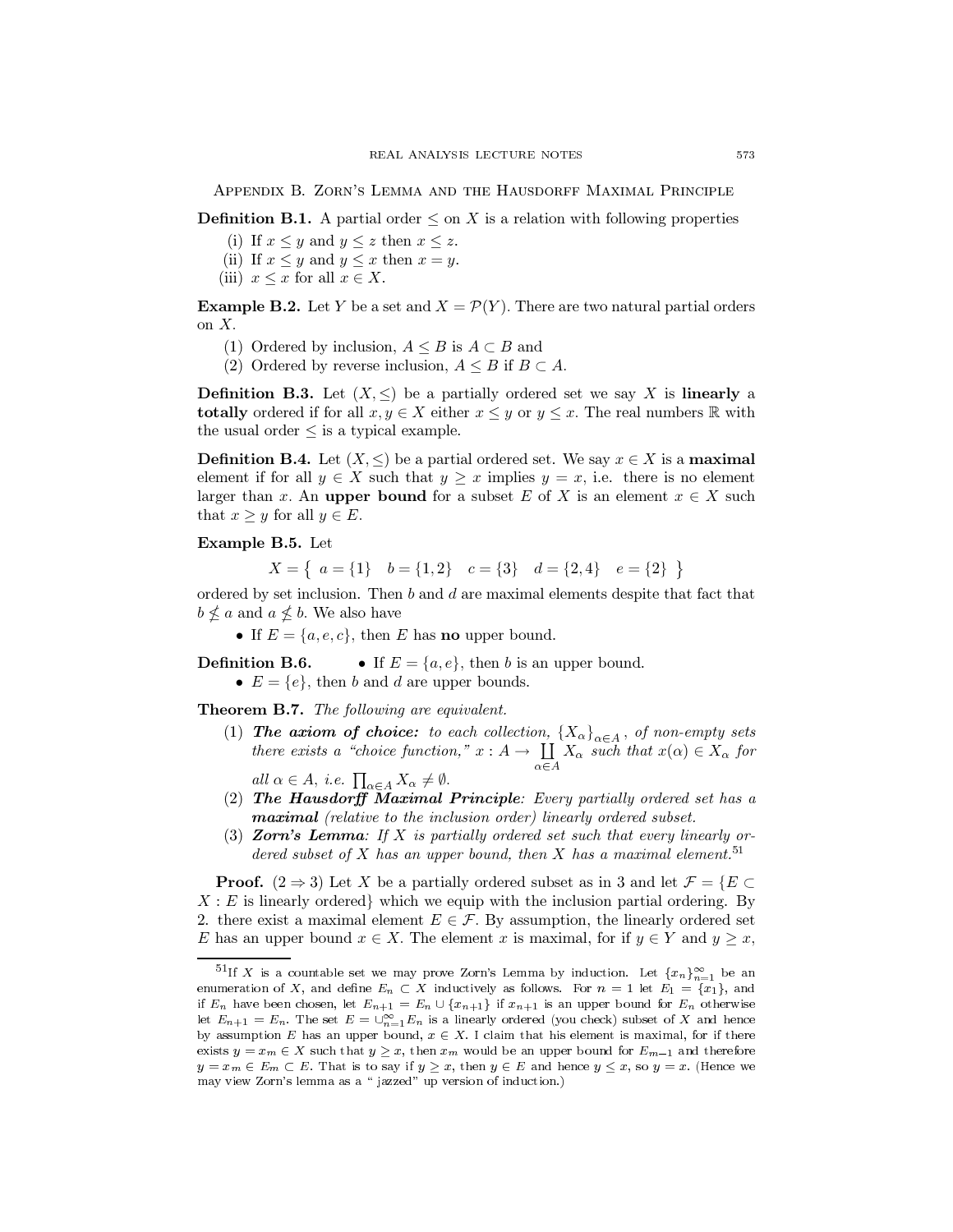then  $E \cup \{y\}$  is still an linearly ordered set containing E. So by maximality of E,  $E = E \cup \{y\}$ , i.e.  $y \in E$  and therefore  $y \leq x$  showing which combined with  $y \geq x$ implies that  $y = x^{52}$ 

 $(3 \Rightarrow 1)$  Let  $\{X_{\alpha}\}_{{\alpha \in A}}$  be a collection of non-empty sets, we must show  $\prod_{\alpha \in A} X_{\alpha}$ is not empty. Let G denote the collection of functions  $g: D(g) \to \coprod_{\alpha \in A} X_{\alpha}$  such that  $D(g)$  is a subset of A, and for all  $\alpha \in D(g)$ ,  $g(\alpha) \in X_\alpha$ . Notice that G is not empty, for we may let  $\alpha_0 \in A$  and  $x_0 \in X_\alpha$  and then set  $D(g) = {\alpha_0}$  and  $g(\alpha_0) = x_0$  to construct an element of G. We now put a partial order on G as follows. We say that  $f \leq g$  for  $f, g \in \mathcal{G}$  provided that  $D(f) \subset D(g)$  and  $f = g|_{D(f)}$ . If  $\Phi \subset \mathcal{G}$ is a linearly ordered set, let  $D(h) = \bigcup_{g \in \Phi} D(g)$  and for  $\alpha \in D(g)$  let  $h(\alpha) = g(\alpha)$ . Then  $h \in \mathcal{G}$  is an upper bound for  $\Phi$ . So by Zorn's Lemma there exists a maximal element  $h \in \mathcal{G}$ . To finish the proof we need only show that  $D(h) = A$ . If this were not the case, then let  $\alpha_0 \in A \setminus D(h)$  and  $x_0 \in X_{\alpha_0}$ . We may now define  $D(h) = D(h) \cup {\alpha_0}$  and

$$
\tilde{h}(\alpha) = \begin{cases}\nh(\alpha) & \text{if } \alpha \in D(h) \\
x_0 & \text{if } \alpha = \alpha_0.\n\end{cases}
$$

Then  $h \leq \tilde{h}$  while  $h \neq \tilde{h}$  violating the fact that h was a maximal element.

 $(1 \Rightarrow 2)$  Let  $(X, \leq)$  be a partially ordered set. Let F be the collection of linearly ordered subsets of X which we order by set inclusion. Given  $x_0 \in X$ ,  $\{x_0\} \in \mathcal{F}$  is linearly ordered set so that  $\mathcal{F} \neq \emptyset$ .

Fix an element  $P_0 \in \mathcal{F}$ . If  $P_0$  is not maximal there exists  $P_1 \in \mathcal{F}$  such that  $P_0 \subsetneq P_1$ . In particular we may choose  $x \notin P_0$  such that  $P_0 \cup \{x\} \in \mathcal{F}$ . The idea now is to keep repeating this process of adding points  $x \in X$  until we construct a maximal element  $P$  of  $\mathcal F$ . We now have to take care of some details.

We may assume with out loss of generality that  $\mathcal{F} = \{P \in \mathcal{F} : P \text{ is not maximal}\}\$ is a non-empty set. For  $P \in \tilde{\mathcal{F}}$ , let  $P^* = \{x \in X : P \cup \{x\} \in \mathcal{F}\}\)$ . As the above argument shows,  $P^* \neq \emptyset$  for all  $P \in \tilde{\mathcal{F}}$ . Using the axiom of choice, there exists  $f \in \prod_{P \in \tilde{\mathcal{F}}} P^*$ . We now define  $g : \mathcal{F} \to \mathcal{F}$  by

(B.1) 
$$
g(P) = \begin{cases} P & \text{if } P \text{ is maximal} \\ P \cup \{f(x)\} & \text{if } P \text{ is not maximal.} \end{cases}
$$

The proof is completed by Lemma B.8 below which shows that  $q$  must have a fixed point  $P \in \mathcal{F}$ . This fixed point is maximal by construction of g.  $\blacksquare$ 

**Lemma B.8.** The function  $g : \mathcal{F} \to \mathcal{F}$  defined in Eq. (B.1) has a fixed point.<sup>53</sup>

**Proof.** The **idea of the proof** is as follows. Let  $P_0 \in \mathcal{F}$  be chosen arbitrarily. Notice that  $\Phi = \{g^{(n)}(P_0)\}_{n=0}^{\infty} \subset \mathcal{F}$  is a linearly ordered set and it is therefore easily verified that  $P_1 = \bigcup_{n=1}^{\infty} g^{(n)}(P_0) \in \mathcal{F}$ . Similarly we may repeat the process to

<sup>&</sup>lt;sup>52</sup>Similalry one may show that  $3 \Rightarrow 2$ . Let  $\mathcal{F} = \{E \subset X : E$  is linearly ordered} and order  $\mathcal F$ by inclusion. If  $M \subset \mathcal{F}$  is linearly ordered, let  $E = \cup \mathcal{M} = \bigcup A$ . If  $x, y \in E$  then  $x \in A$  and  $A \in \mathcal{M}$ 

 $y \in B$  for some  $A, B \subset M$ . Now M is linearly ordered by set inclusion so  $A \subset B$  or  $B \subset A$  i.e.  $x, y \in A$  or  $x, y \in B$ . Sinse A and B are linearly order we must have either  $x \leq y$  or  $y \leq x$ , that is to say E is linearly ordered. Hence by 3. there exists a maximal element  $E \in \mathcal{F}$  which is the assertion in 2.

 $^{53}$ Here is an easy proof if the elements of  $\mathcal F$  happened to all be finite sets and there existed a set  $P \in \mathcal{F}$  with a maximal number of elements. In this case the condition that  $P \subset g(P)$  would imply that  $P = g(P)$ , otherwise  $g(P)$  would have more elements than P.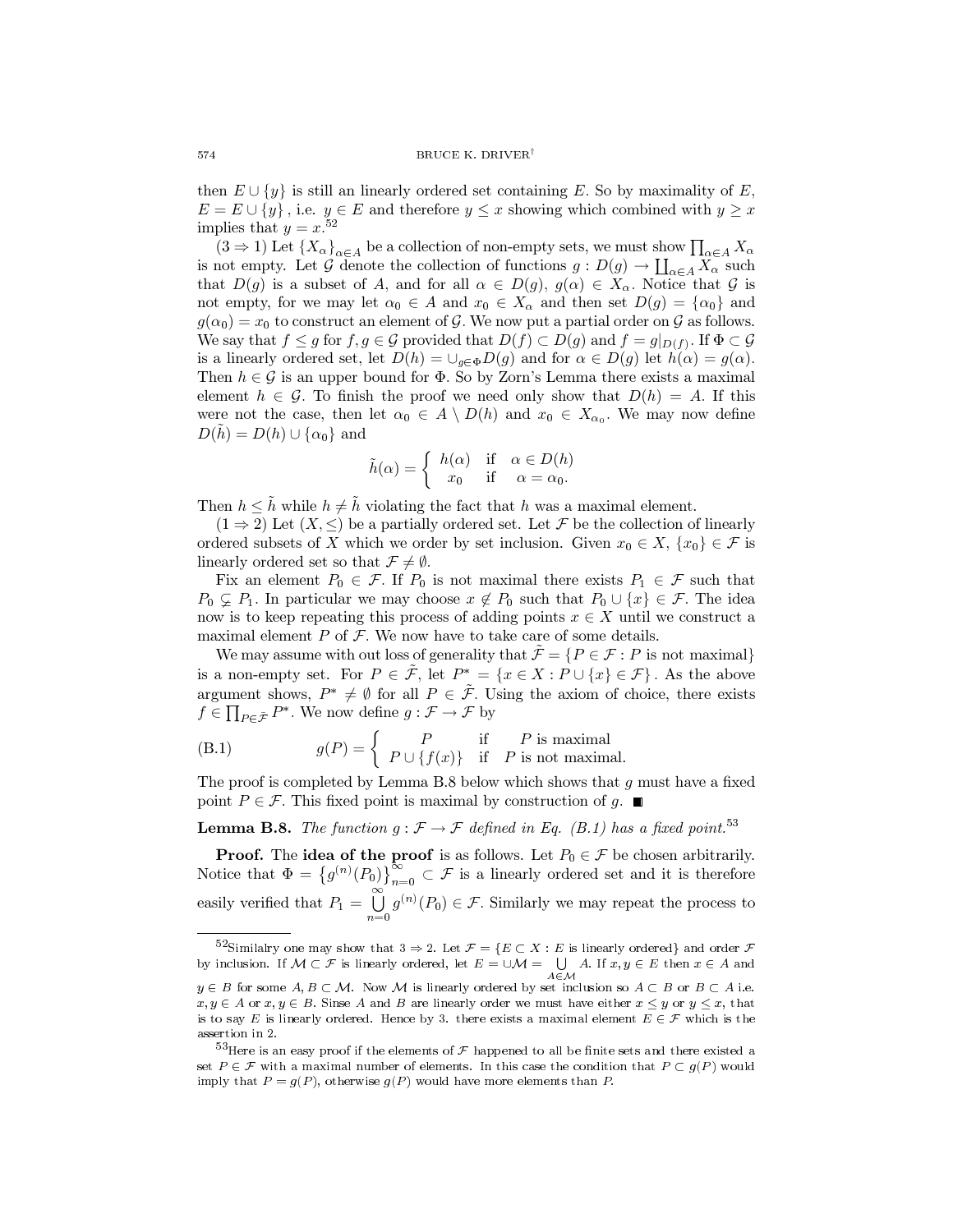construct  $P_2 = \bigcup_{n=0}^{\infty} g^{(n)}(P_1) \in \mathcal{F}$  and  $P_3 = \bigcup_{n=0}^{\infty} g^{(n)}(P_2) \in \mathcal{F}$ , etc. etc. Then take  $P_{\infty} = \bigcup_{n=0}^{\infty} P_n$  and start again with  $P_0$  replaced by  $P_{\infty}$ . Then keep going this way until eventually the sets stop increasing in size, in which case we have found our fixed point. The problem with this strategy is that we may never win. (This is very reminiscent of constructing measurable sets and the way out is to use measure theoretic like arguments.)

Let us now start the formal proof. Again let  $P_0 \in \mathcal{F}$  and let  $\mathcal{F}_1 = \{P \in \mathcal{F}$ :  $P_0 \subset P$ . Notice that  $\mathcal{F}_1$  has the following properties:

- (1)  $P_0 \in \mathcal{F}_1$ .
- (2) If  $\Phi \subset \mathcal{F}_1$  is a totally ordered (by set inclusion) subset then  $\cup \Phi \in \mathcal{F}_1$ .
- (3) If  $P \in \mathcal{F}_1$  then  $g(P) \in \mathcal{F}_1$ .

Let us call a general subset  $\mathcal{F}' \subset \mathcal{F}$  satisfying these three conditions a tower and let

$$
\mathcal{F}_0 = \cap \{ \mathcal{F}' : \mathcal{F}' \text{ is a tower} \} \,.
$$

Standard arguments show that  $\mathcal{F}_0$  is still a tower and clearly is the smallest tower containing  $P_0$ . (Morally speaking  $\mathcal{F}_0$  consists of all of the sets we were trying to constructed in the "idea section" of the proof.)

We now claim that  $\mathcal{F}_0$  is a linearly ordered subset of  $\mathcal{F}$ . To prove this let  $\Gamma \subset \mathcal{F}_0$ be the linearly ordered set

$$
\Gamma = \{ C \in \mathcal{F}_0 : \text{ for all } A \in \mathcal{F}_0 \text{ either } A \subset C \text{ or } C \subset A \}.
$$

Shortly we will show that  $\Gamma \subset \mathcal{F}_0$  is a tower and hence that  $\mathcal{F}_0 = \Gamma$ . That is to say  $\mathcal{F}_0$  is linearly ordered. Assuming this for the moment let us finish the proof. Let  $P \equiv \bigcup \mathcal{F}_0$  which is in  $\mathcal{F}_0$  by property 2 and is clearly the largest element in  $\mathcal{F}_0$ . By 3. it now follows that  $P \subset g(P) \in \mathcal{F}_0$  and by maximality of P, we have  $g(P) = P$ , the desired fixed point. So to finish the proof, we must show that  $\Gamma$  is a tower.

First off it is clear that  $P_0 \in \Gamma$  so in particular  $\Gamma$  is not empty. For each  $C \in \Gamma$ let

$$
\Phi_C := \{ A \in \mathcal{F}_0 : \text{either } A \subset C \text{ or } g(C) \subset A \}.
$$

We will begin by showing that  $\Phi_C \subset \mathcal{F}_0$  is a tower and therefore that  $\Phi_C = \mathcal{F}_0$ .

1.  $P_0 \in \Phi_C$  since  $P_0 \subset C$  for all  $C \in \Gamma \subset \mathcal{F}_0$ . 2. If  $\Phi \subset \Phi_C \subset \mathcal{F}_0$  is totally ordered by set inclusion, then  $A_{\Phi} := \bigcup \Phi \in \mathcal{F}_0$ . We must show  $A_{\Phi} \in \Phi_C$ , that is that  $A_{\Phi} \subset C$  or  $C \subset A_{\Phi}$ . Now if  $A \subset C$  for all  $A \in \Phi$ , then  $A_{\Phi} \subset C$  and hence  $A_{\Phi} \in \Phi_C$ . On the other hand if there is some  $A \in \Phi$  such that  $g(C) \subset A$  then clearly  $g(C) \subset A_{\Phi}$  and again  $A_{\Phi} \in \Phi_C$ .

3. Given  $A \in \Phi_C$  we must show  $g(A) \in \Phi_C$ , i.e. that

$$
(B.2) \t\t g(A) \subset C \t or \t g(C) \subset g(A).
$$

There are three cases to consider: either  $A \subsetneq C$ ,  $A = C$ , or  $g(C) \subset A$ . In the case  $A = C, g(C) = g(A) \subset g(A)$  and if  $g(C) \subset A$  then  $g(C) \subset A \subset g(A)$  and Eq. (B.2) holds in either of these cases. So assume that  $A \subsetneq C$ . Since  $C \in \Gamma$ , either  $g(A) \subset C$ (in which case we are done) or  $C \subset g(A)$ . Hence we may assume that

$$
A \varsubsetneq C \subset g(A).
$$

Now if C were a proper subset of  $g(A)$  it would then follow that  $g(A) \setminus A$  would consist of at least two points which contradicts the definition of  $q$ . Hence we must have  $g(A) = C \subset C$  and again Eq. (B.2) holds, so  $\Phi_C$  is a tower.